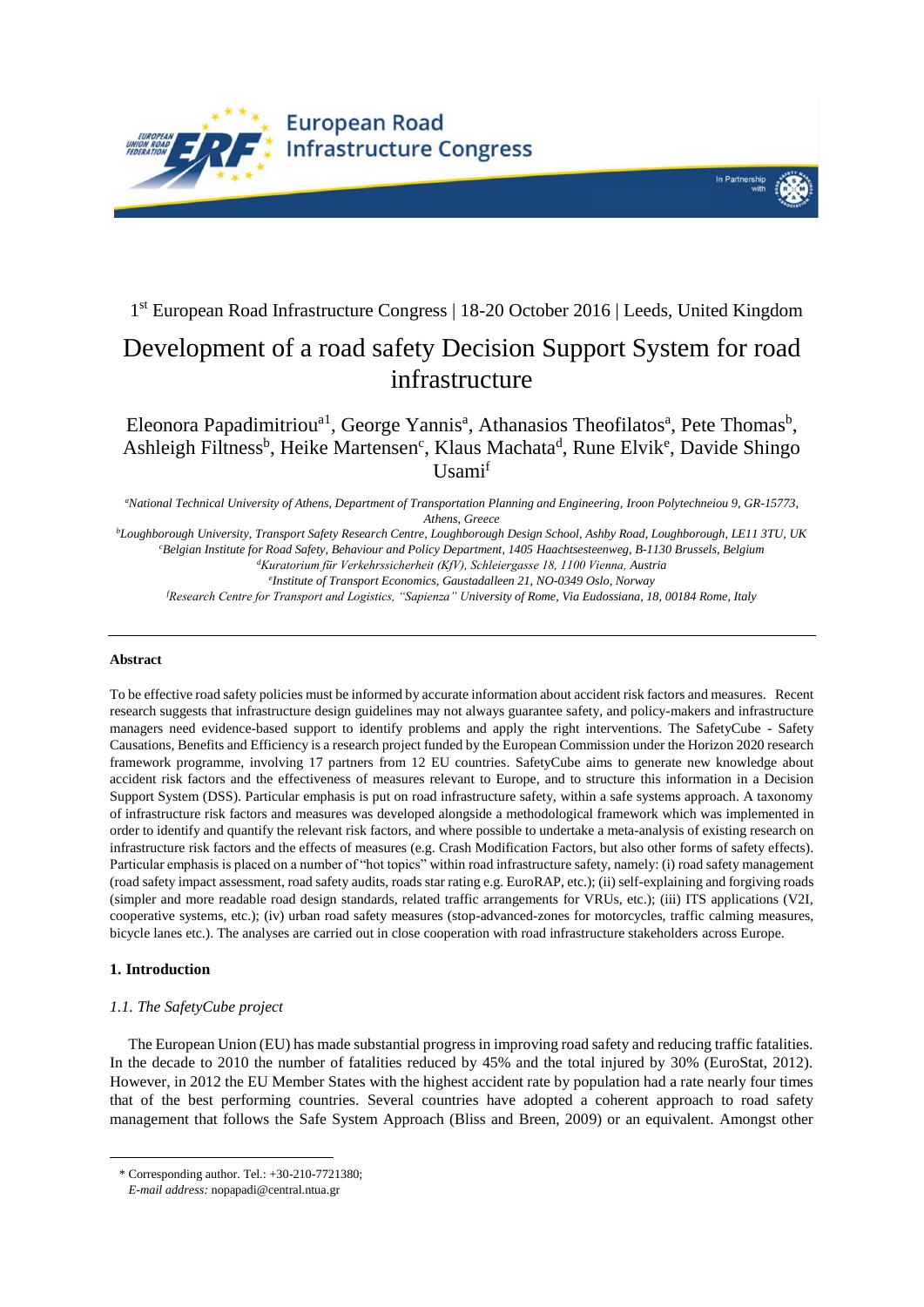factors this includes a strong reference to evidence-based policy making and a systematic evaluation of the expected impact and cost-effectiveness of measures.

Road safety policy-making is traditionally considered within the remit of governments and local or regional authorities. However, it is increasingly acknowledged that casualty reduction is a shared responsibility. All stakeholders who have an impact on road risks, including individual citizens, also have a responsibility to contribute to their reduction. The group of relevant stakeholders therefore includes publicly elected bodies but also industry groups including vehicle manufacturers, highway authorities, insurance organizations, police, public health organizations and many other groups in society. The impact on safety is to be assessed whenever there are to be substantial changes to vehicle design, road engineering, traffic management or road use rules.

However, there are several gaps in the evidence base, each one constituting a major challenge to be addressed:

- The poor availability of information relating to the causes of crashes and the estimation of the associated risks.
- The absence of a clear, consolidated set of measures evaluations relevant to European road safety
- The lack of information to fully support priority setting for road safety measures within a systems approach
- The need for further detailed safety data analysis in support of road safety "hot topics", including new technologies and other measures that have not yet been properly evaluated.

The SafetyCube project aims to address these gaps in the evidence base. More specifically, the main objective of SafetyCube is to develop an innovative road safety Decision Support System (DSS) that will enable policymakers and stakeholders to select and implement the most appropriate strategies, measures and cost-effective approaches to reduce casualties and crash severity for all road users. The core of the project includes a novel and comprehensive analysis of accident causation factors combined with newly estimated data on the effectiveness and cost-effectiveness of safety measures, not just in relation to reduction of fatalities but also the number of injured. An operational framework will be established to provide future access to the DSS once the project is completed. The project has four sub-objectives:

1) To develop new analysis methods for (a) Priority setting, (b) Evaluating the effectiveness of measures (c) Monitoring serious injuries and assessing their socio-economic costs (d) Cost-benefit analysis taking account of human and material costs.

2) To apply these methods to safety data identifying the key accident causation mechanisms, risk factors and the most cost-effective measures for reducing fatally and seriously injured casualties.

3) To develop an operational framework to ensure the project facilities can be accessed and updated beyond the completion of SafetyCube.

4) To enhance the European Road Safety Observatory (ERSO, 2016) and work with road safety stakeholders to ensure the results of the project can be implemented as widely as possible.

The project outputs will be framed according to the specific policy and stakeholder areas – infrastructures, vehicles and road users – so that the measures developed in the project can be most readily applied. A systems approach will ensure effective coordination between these areas. The close involvement of road safety stakeholders of all types at national and EU levels, and wider will enable the DSS to be focused on the most appropriate policymaking procedures and ensure the project outputs have global reach.

# *1.2. Road infrastructure safety within SafetyCube*

Road infrastructure safety is one of the main topics in SafetyCube. The objective within this area is the in-depth understanding of infrastructure related accident causation factors and the identification and evaluation of the most appropriate infrastructure measures to reduce the impact of crashes. A large amount of existing accident data (macroscopic and in-depth) and knowledge (e.g. existing studies) are exploited in order to achieve the following objectives:

- Identification of infrastructure related risk factors
- Identification of safety effects of infrastructure related measures
- Evaluation of key infrastructure related road safety measures
- Inventory of road infrastructure safety measures

Existing methodologies for estimating safety effects (Elvik et al. 2009; CMF Clearinghouse 2015, AASHTO Highway Safety Manual 2010) will be considered and tested with respect to their applicability to measures concerning infrastructure.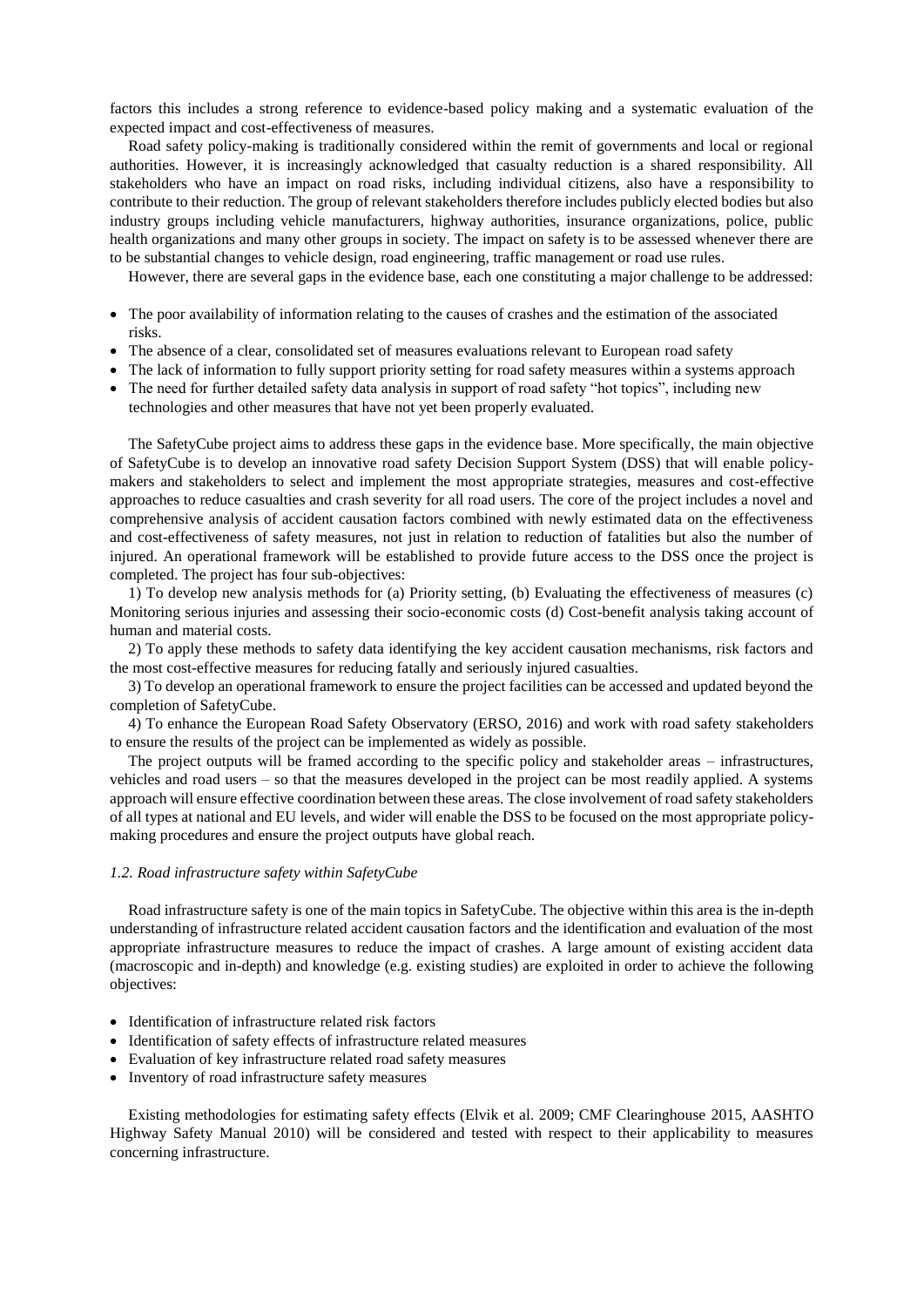A set of "hot topics" are examined, to be given priority in the analyses (the topics were selected from the beginning of the project on the basis of the existing knowledge):

- Road safety management: Road safety impact assessment, Road safety audits, Roads star rating (e.g. EuroRAP) , etc.
- Self-explaining and forgiving roads: simpler and more readable road design standards, related traffic arrangements for VRUs, etc.
- ITS applications: Vehicle to Infrastructure communication (V2I), cooperative systems, etc.
- Urban road safety measures: interventions developed to reduce the number of VRUs casualties in urban settings, e.g. stop-advanced-zones for motorcycles, traffic calming measures, bicycle lanes etc.

Within this framework, the objective of this paper is to provide an overview of the development of a road safety Decision Support System (DSS) concerning road infrastructure. In particular, a dedicated methodology which was developed as follows:

- a taxonomy of risks and measures is created, in order to systematically classify areas and topics to be analyzed
- a methodology is developed for searching the literature and identifying the most relevant, high quality and recent studies
- tools are developed in order to analyze studies in terms of risks and safety effects of measures and systematically code them so that they can be accessible in the DSS
- a stakeholders' consultation is carried out in order to identify user needs from the DSS and "hot topics" in the field of infrastructure safety.

The paper is structured as follows: In section 2, we present the methodology, which consists of an illustration of the taxonomy of road infrastructure risks and measures as well as the procedure to identify the effects of risk factors and measures. Section 3 illustrates the Stakeholders' contribution (identification of user needs for a road infrastructure DSS and the "hot topics"). The last section of the present paper is dedicated to the description of the progress made and to the next steps to be taken.

# **2. Methodology**

## *2.1. A taxonomy of road infrastructure risks and measures*

More than 90 risk factors and 95 measures in 15 infrastructure areas have been identified by means of a thorough review of existing road infrastructure safety areas and taxonomies. General categories of infrastructure elements were firstly considered and then the specific risk factors and measures were assigned to the respective category. The main infrastructure elements that are included are exposure, road type, road surface, road environment, workzones, traffic control, alignment features and so on. Tables 1-9 illustrate the entire taxonomy of risk factors and measures utilized in SafetyCube. It is noted that not all elements include both risks and measures; for example, road safety management includes only measures.

| Infrastructure element | <b>Risk factor</b> | Specific risk factor                                              | <b>Measure</b>      | <b>Specific measure</b>  |
|------------------------|--------------------|-------------------------------------------------------------------|---------------------|--------------------------|
| <b>Exposure</b>        | Traffic flow       | AADT, congestion                                                  | <b>Traffic flow</b> | flow diversion           |
|                        |                    | congestion                                                        |                     | $2+1$ roads              |
|                        |                    | incident / accident                                               |                     | full contra flow         |
|                        |                    | traffic composition (share of pedestrians,<br>cyclists, PTW, HGV) |                     | one-way traffic          |
|                        |                    | distribution of flow over arms at junctions                       |                     | ramp metering            |
|                        |                    |                                                                   |                     | increase number of lanes |
|                        |                    |                                                                   |                     | increase lane width      |
|                        |                    |                                                                   |                     | HGV traffic restrictions |
|                        |                    |                                                                   |                     | creation of HGV lanes    |
|                        |                    |                                                                   |                     |                          |

|  | Table 1. Taxonomy of road infrastructure risks and measures relating to exposure. |
|--|-----------------------------------------------------------------------------------|
|  |                                                                                   |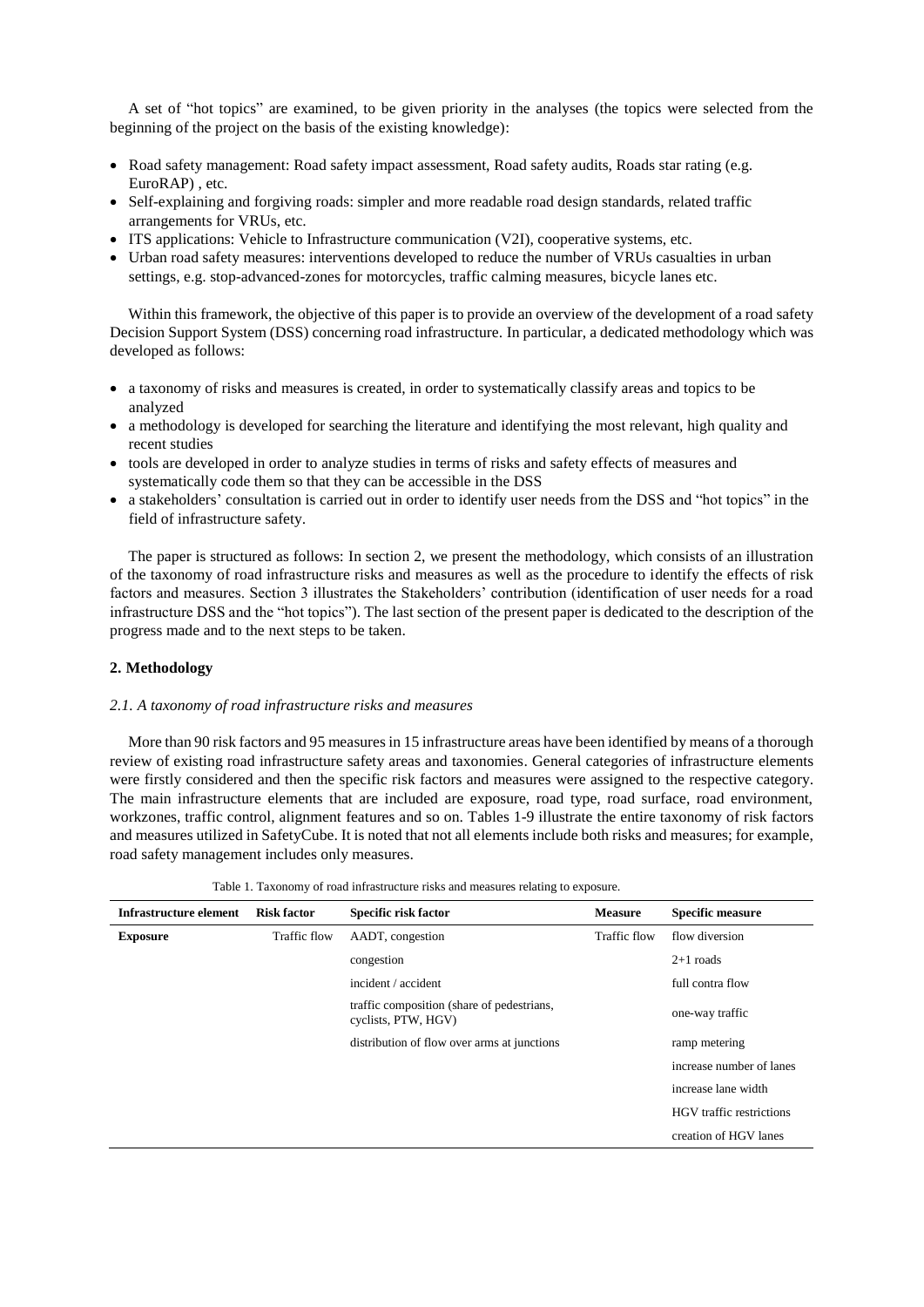Table 2. Taxonomy of road infrastructure risks and measures relating to workzones.

| Infrastructure element | <b>Risk factor</b> | Specific risk factor   | <b>Measure</b> | <b>Specific measure</b>          |
|------------------------|--------------------|------------------------|----------------|----------------------------------|
| Workzones              | Workzones          | small workzone length  | Workzones      | installation of workzone signage |
|                        |                    | high workzone duration |                | improvement of workzone signage  |
|                        |                    | insufficient signage   |                | increase of workzone length      |
|                        |                    |                        |                | decrease workzone duration       |

Table 3. Taxonomy of road infrastructure risks and measures relating to road type, road surface and road environment.

| <b>Infrastructure</b><br>element | <b>Risk factor</b>                                  | <b>Specific risk factor</b>   | <b>Measure</b>                      | <b>Specific measure</b>                  |
|----------------------------------|-----------------------------------------------------|-------------------------------|-------------------------------------|------------------------------------------|
| Road type                        | Road functional class                               |                               | Road functional class               | Upgrade road class                       |
| Road surface                     | Road surface deficiencies (risk of<br>ran-off road) | inadequate friction           | Road surface<br>treatments          | improve friction (type of<br>surface)    |
|                                  |                                                     | uneven surface                |                                     | road re-surfacing to<br>improve evenness |
|                                  |                                                     | ice, snow                     |                                     | ice prevention                           |
|                                  |                                                     | oil, leaves, etc.             |                                     |                                          |
| Road<br>environment              | Poor visibility and lighting                        | poor visibility -<br>darkness | Visibility / Lighting<br>treatments | installation of road lighting            |
|                                  |                                                     | poor visibility - fog         |                                     | improvement of existing<br>lightling     |
|                                  | Adverse weather                                     | rain                          |                                     |                                          |
|                                  |                                                     | snow / ice / low              |                                     |                                          |
|                                  |                                                     | temperatures                  |                                     |                                          |
|                                  |                                                     | wind                          |                                     |                                          |

Table 4. Taxonomy of road infrastructure measures relating to road safety management.

| Infrastructure element           | <b>Measure</b>                                       | <b>Specific measure</b>                          |  |
|----------------------------------|------------------------------------------------------|--------------------------------------------------|--|
| <b>Road safety</b><br>management | Formal tools to address road network<br>deficiencies | implementation of road safety audits             |  |
|                                  |                                                      | implementation of road safety inspections        |  |
|                                  |                                                      | identification of high risk sites                |  |
|                                  |                                                      | improvement of land use regulations              |  |
|                                  | Speed management                                     | reduction of speed limit                         |  |
|                                  |                                                      | weather-variant speed limits                     |  |
|                                  |                                                      | installation of individual dynamic speed warning |  |
|                                  |                                                      | installation of speed cameras                    |  |
|                                  |                                                      | installation of section control                  |  |
|                                  |                                                      | installation of speed humps                      |  |
|                                  |                                                      | implementation of woonerfs / narrowings          |  |
|                                  |                                                      | implementation of 30-zones                       |  |
|                                  |                                                      | implementation of traffic calming scheme         |  |

Table 5. Taxonomy of road infrastructure risks and measures relating to alignment-road segments.

| <b>Infrastructure</b><br>element    | <b>Risk factor</b>                            | Specific risk factor                       | <b>Measure</b>                                | <b>Specific measure</b>                                  |
|-------------------------------------|-----------------------------------------------|--------------------------------------------|-----------------------------------------------|----------------------------------------------------------|
| Alignment -<br><b>Road segments</b> | Horizontal/vertical<br>alignment deficiencies | low curve radius                           | Horizontal & vertical<br>alignment treatments | creation of weaving area                                 |
|                                     |                                               | absence of transition<br>curves            |                                               | increase horizontal curve radius<br>(curve re-alignment) |
|                                     |                                               | frequent curves                            |                                               | implement transition curves<br>(curve re-alignment)      |
|                                     |                                               | densely spaced                             |                                               | reduce number of curves (re-                             |
|                                     |                                               | junctions                                  |                                               | alignment)                                               |
|                                     |                                               | poor sight distance -<br>horizontal curves |                                               | creation of by-pass road                                 |
|                                     |                                               | high grade                                 |                                               | creation of weaving area                                 |
|                                     |                                               | vertical curve radius                      |                                               | reduce tangent length                                    |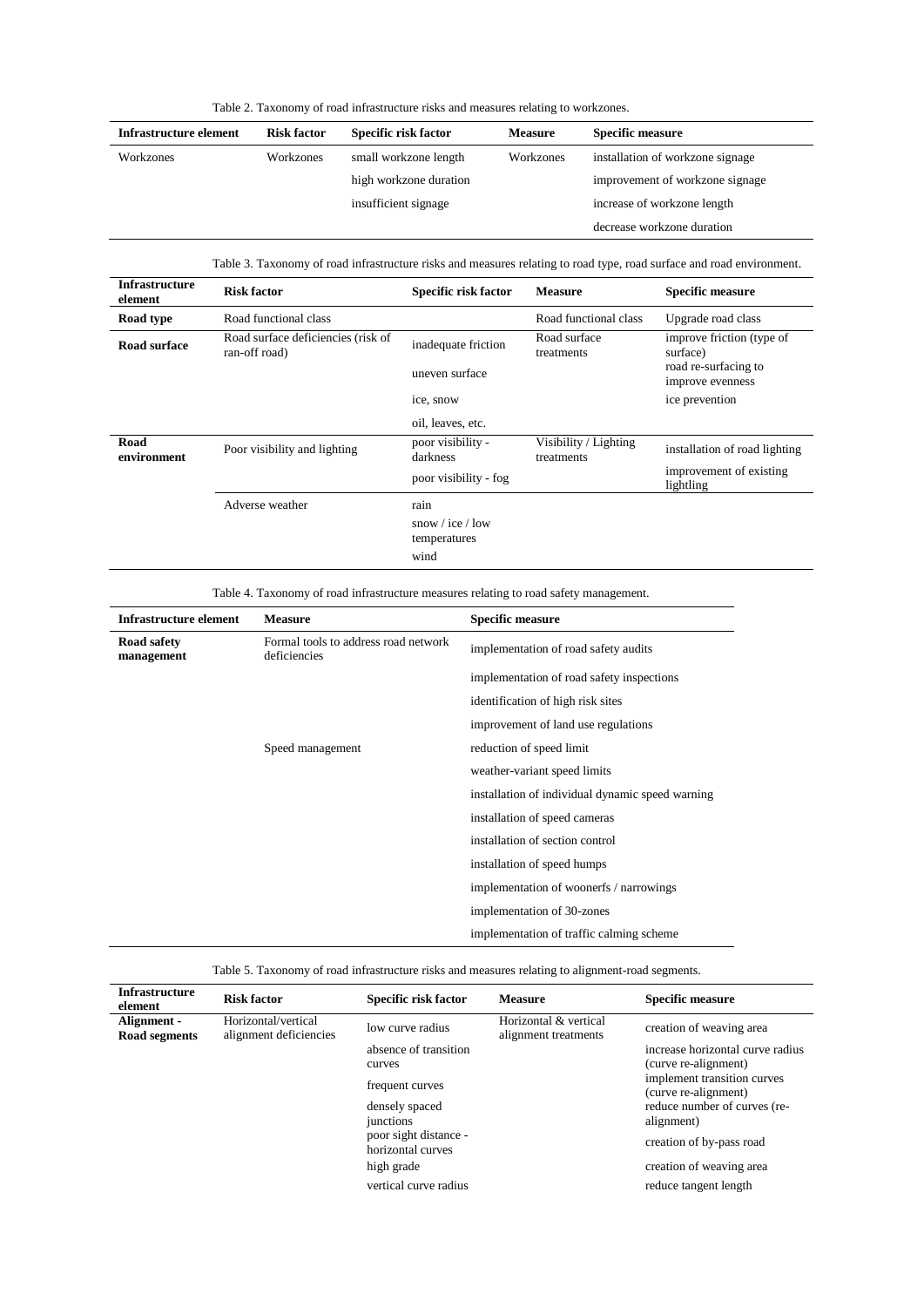# poor sight distance -

tunnel address limited sight distance

reduce gradient (re-alignment)

increase vertical curve radius (curve re-alignment) address limited sight distance

| <b>Infrastructure</b><br>element        | <b>Risk factor</b>                                                           | Specific risk factor                                    | <b>Measure</b>                                | <b>Specific measure</b>                            |
|-----------------------------------------|------------------------------------------------------------------------------|---------------------------------------------------------|-----------------------------------------------|----------------------------------------------------|
| Cross-section -<br><b>Road segments</b> | Superelevation /<br>cross-slopes (risk<br>of ran-off road)                   | superelevetion at curve                                 | Superelevation /<br>cross-slopes<br>treatment | improve superelevation                             |
|                                         |                                                                              | cross-slope                                             |                                               | improve cross-slope                                |
|                                         | Lanes / ramps<br>deficiencies                                                | number of lanes                                         | Lanes / ramps<br>treatments                   | increase number of lanes                           |
|                                         |                                                                              | narrow lane                                             |                                               | create speed change lane                           |
|                                         |                                                                              |                                                         |                                               | increase lane width                                |
|                                         | Median / barrier<br>deficiencies (risk<br>of crash with<br>oncoming traffic) | undivided road                                          | Median / barrier<br>treatments                | installation of median                             |
|                                         |                                                                              | narrow median                                           |                                               | increase median width                              |
|                                         |                                                                              |                                                         |                                               | change median type                                 |
|                                         |                                                                              |                                                         |                                               | implementation of rumble<br>strips at centerline   |
|                                         | Shoulder and<br>roadside<br>deficiencies (risk<br>of ran-off road or         | absence of shoulder                                     | Shoulder & roadside<br>treatments             | implement shoulder (shoulder<br>type)              |
|                                         | crash with<br>obstacle)                                                      |                                                         |                                               |                                                    |
|                                         |                                                                              | narrow shoulder                                         |                                               | increase shoulder width                            |
|                                         |                                                                              | absence of guardrails or crash<br>cushions              |                                               | change shoulder type                               |
|                                         |                                                                              | absence of clear-zone                                   |                                               | installation of guardrails or<br>crash cushions    |
|                                         |                                                                              | roadside obstacles (per type of<br>obstacle e.g. trees) |                                               | change type of guardrails                          |
|                                         |                                                                              | sight obstructions                                      |                                               | create clear-zone / remove<br>obstacles            |
|                                         |                                                                              |                                                         |                                               | increase width of clear-zone                       |
|                                         |                                                                              |                                                         |                                               | removal of sight obstructions                      |
|                                         |                                                                              |                                                         |                                               | installation of chevron signs<br>at curves         |
|                                         |                                                                              |                                                         |                                               | implementation of edgeline<br>rumble strips        |
|                                         |                                                                              |                                                         | Sidewalks treatments                          | installation of sidewalk                           |
|                                         |                                                                              |                                                         |                                               | increase of sidewalk width                         |
|                                         |                                                                              |                                                         | Cycle lanes                                   | installation of cycle lane (type<br>of cycle path) |
|                                         |                                                                              |                                                         |                                               | increase of cycle lane width                       |

Table 6. Taxonomy of road infrastructure risks and measures relating to cross-section (road segments).

Table 7. Taxonomy of road infrastructure risks and measures relating to traffic control-road segments.

| Infrastructure<br>element                 | <b>Risk factor</b>       | Specific risk factor                      | <b>Measure</b>                   | <b>Specific measure</b>                  |
|-------------------------------------------|--------------------------|-------------------------------------------|----------------------------------|------------------------------------------|
| <b>Traffic control -</b><br>Road segments | Poor road<br>readability | absence of traffic signs                  | Traffic signs<br>treatments      | installation of traffic sign             |
|                                           |                          | misleading or<br>unreadable traffic signs |                                  | replacement of traffic sign              |
|                                           |                          | absence of road<br>markings               | Delineation and<br>road markings | implementation of road markings          |
|                                           |                          | absence of rumble strips                  |                                  | installation of chevron signs at curves  |
|                                           |                          |                                           |                                  | implementation of edgeline rumble strips |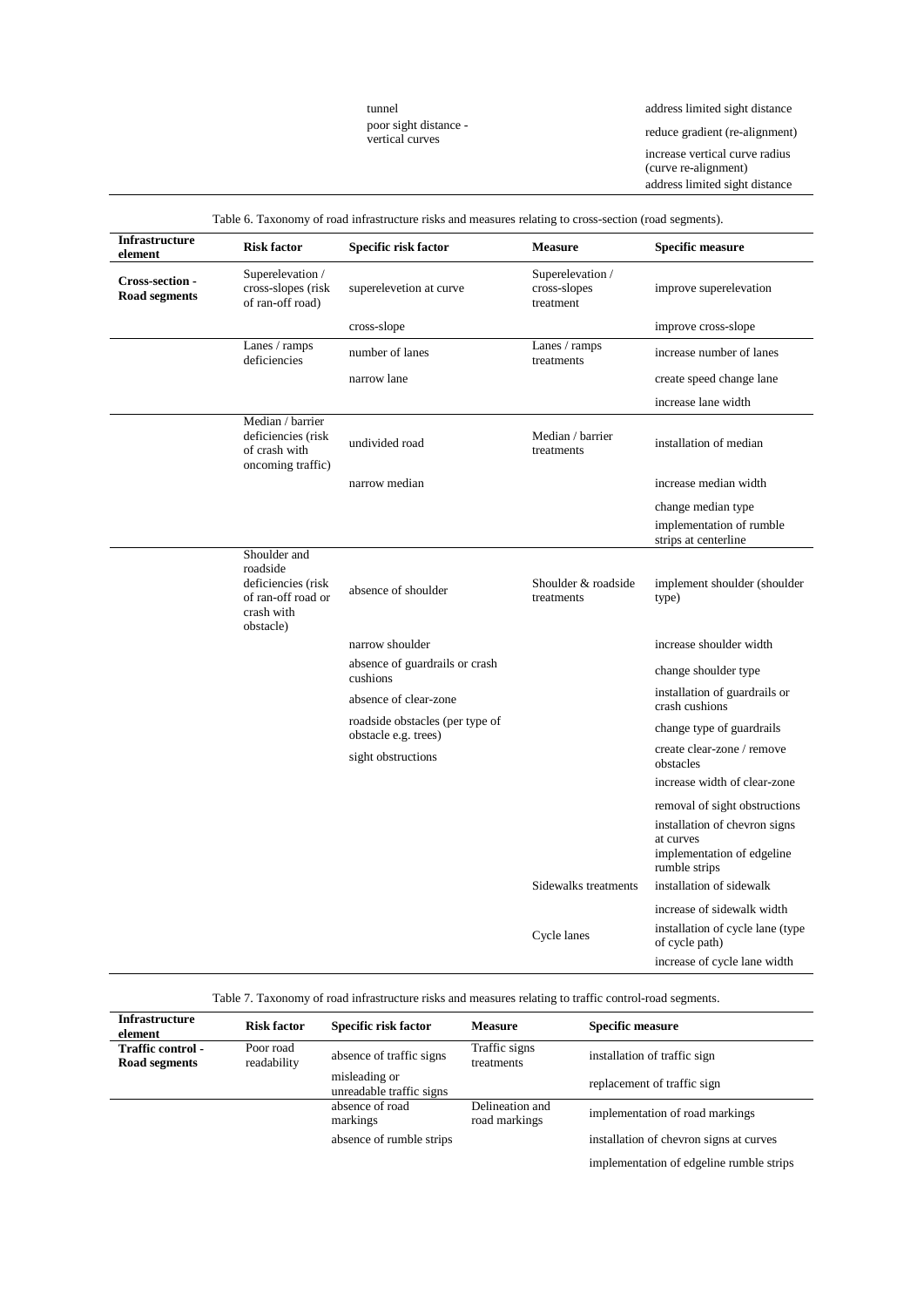implementation of marked crosswalk Driver information installation of variable message signs: incident / accident warning installation of variable message signs: congestion / queue warning installation of dynamic speed warning implementation of V2I scheme

| Table 8. Taxonomy of road infrastructure risks and measures relating to alignment-junctions. |                                    |                                                         |                                  |                                                       |
|----------------------------------------------------------------------------------------------|------------------------------------|---------------------------------------------------------|----------------------------------|-------------------------------------------------------|
| <b>Infrastructure</b><br>element                                                             | <b>Risk factor</b>                 | Specific risk factor                                    | <b>Measure</b>                   | <b>Specific measure</b>                               |
| Alignment-<br>junctions                                                                      | Interchange<br>deficiencies        | inadequate ramp capacity                                | Interchanges<br>treatments       | convert at-grade junction to<br>interchange           |
|                                                                                              |                                    | insufficient ramp length                                |                                  | increasing ramp width                                 |
|                                                                                              |                                    | insufficient acceleration /<br>deceleration lane length |                                  | increasing ramp curve radius<br>(ramp re-alignment)   |
|                                                                                              |                                    | absence of channelisation                               |                                  | increasing acceleration /<br>deceleration lane length |
|                                                                                              |                                    | absence of access control                               |                                  | increasing lane width                                 |
|                                                                                              |                                    | poor sight distance                                     |                                  |                                                       |
|                                                                                              | At-grade junctions<br>deficiencies | high number of conflict points                          | At-grade junctions<br>treatments | channelisation                                        |
|                                                                                              |                                    | type of junction                                        |                                  | address limited sight distance                        |
|                                                                                              |                                    | skewness / junction angle                               |                                  | implementation of access control                      |
|                                                                                              |                                    | poor sight distance                                     |                                  | convert junction to roundabout                        |
|                                                                                              |                                    | gradient                                                |                                  | convert to 4-leg junction to<br>staggered junctions   |
|                                                                                              |                                    |                                                         |                                  | channelisation                                        |
|                                                                                              |                                    |                                                         |                                  | provision of left-turn lanes                          |
|                                                                                              |                                    |                                                         |                                  | provision of right turn lanes                         |
|                                                                                              |                                    |                                                         |                                  | improve skewness / junction<br>angle                  |

and alert

Table 9. Taxonomy of road infrastructure risks and measures relating to traffic control-junctions.

| <b>Infrastructure</b><br>element | <b>Risk factor</b>                                       | Specific risk factor                     | <b>Measure</b>                | <b>Specific measure</b>                            |
|----------------------------------|----------------------------------------------------------|------------------------------------------|-------------------------------|----------------------------------------------------|
| Traffic control -<br>junctions   | Rail-road crossings<br>(risk of collision<br>with train) | uncontrolled rail-road<br>crossing       | Rail-road crossings           | installation of rail-road crossing<br>traffic sign |
|                                  |                                                          |                                          |                               | installation of automatic barriers                 |
|                                  | Poor junction<br>readability                             | uncontrolled junction                    | Traffic signs<br>treatments   | installation of STOP / YIELD<br>signs              |
|                                  |                                                          | misleading or unreadable<br>traffic sign |                               | replacement of STOP / YIELD<br>signs               |
|                                  |                                                          | absence of road markings                 | Road markings                 | implementation of road markings                    |
|                                  |                                                          | absence of marked<br>crosswalks          |                               | implementation of marked<br>crosswalk              |
|                                  |                                                          |                                          | Traffic signals<br>treatments | installation of traffic signals                    |
|                                  |                                                          |                                          |                               | improve traffic signals timing                     |
|                                  |                                                          |                                          |                               | implementation of pedestrian<br>signal phase       |

# *2.2. Methodology for identifying risk factors and measures effects*

The first step of the methodology includes a detailed and recorded literature research so that studies are identified (at each detailed level of the taxonomy, i.e. for each specific risk factor or measure). There are different types of studies dealing with the safety effects of infrastructure risks and measures. Study designs in road safety are closely related to those in epidemiology. Each study design is characterized by a number of principles (addressing exposure to risk/measure; experimental vs. observational; presence of control group; time dimension)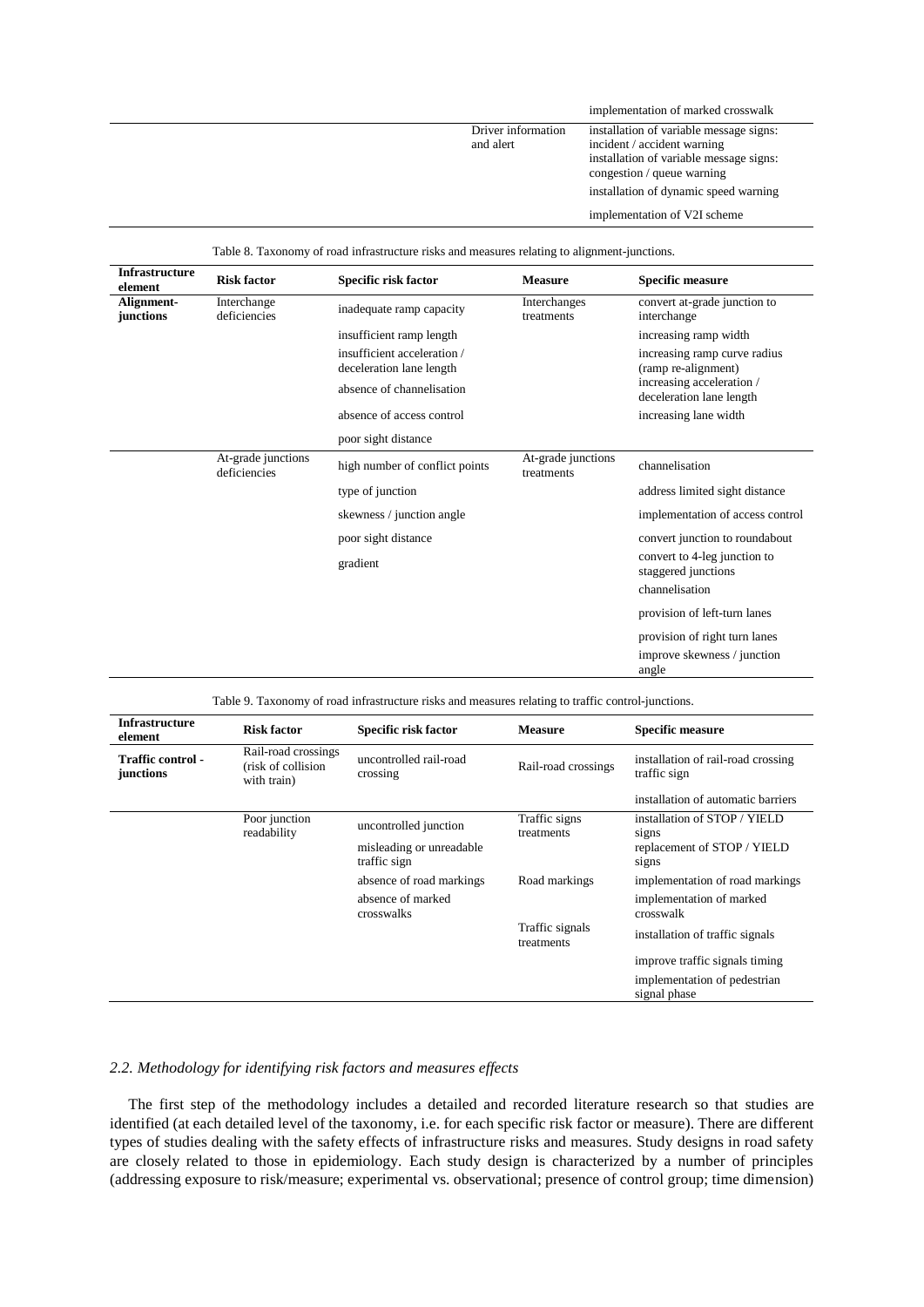and their principal application is mentioned. After the study design is appropriately categorized, the next step is to identify and record the estimators of effects, which may also very (e.g. Crash Modification Factor (CMF), Absolute difference, Regression coefficient / slope, Odds ratios and so on).

Within SafetyCube, a framework was created in order to systematically characterize a range of identified studies for each specific risk factor or measure of the taxonomy (Elvik et al., 2015). Overall, studies can be classified in two categories, namely, experimental and observational. Observational studies are further classified into analytical and descriptive studies which can then be divided to cohort studies, case control, case cross-over and crosssectional. Similarly, the experimental studies can be classified in randomized or non-randomized control trials, quasi-experimental studies, between group, before and after studies and cross over.

A core characteristic of the approach is to identify the outcomes and the exposure for each study, and their relationship to each other within the study design. Outcomes typically concern accidents or injuries and in particular, their (absolute/relative) numbers, their types and severities. Exposure, in the context of road safety, either refers to exposure to risk factors or exposure to countermeasures. For a full description and details, the reader is referred to Elvik et al., (2015). Figure 1 gives an overview of the categorization of studies.



Fig. 1. Study design in risk analysis and evaluation of countermeasures (source: Elvik et al. 2015).

The study design and the corresponding estimator of effects of interest are then entered in a template constructed for coding research studies and existing results. The template includes information on: core elements of the study (study design, road users profile, severities, potential sources of biases etc.), flexible elements (e.g. additional information that characterizes the study design), exposures, outcomes, reported results (measure of effects, estimates, p-values, confidence intervals, etc.) and also a brief summary (critical synopsis of the study).

The objective of SafetyCube is to analyse and code a large number of studies for each specific risk factor or measure, and then draw the findings together into a neat "synopsis" for each topic. The SafetyCube approach is the resulted summaries represent a complete synthesis of knowledge on the topic, and (where possible) including a meta-analysis of existing studies on the topic.

# **3. Stakeholders' contribution**

## *3.1. User needs for a road infrastructure DSS*

Stakeholders play a crucial role in developing the DSS and in achieving excellence. The SafetyCube project had already identified a core group of stakeholders from government, industry, research, and consumer organizations covering the three road safety pillars: vehicle, infrastructure, road user.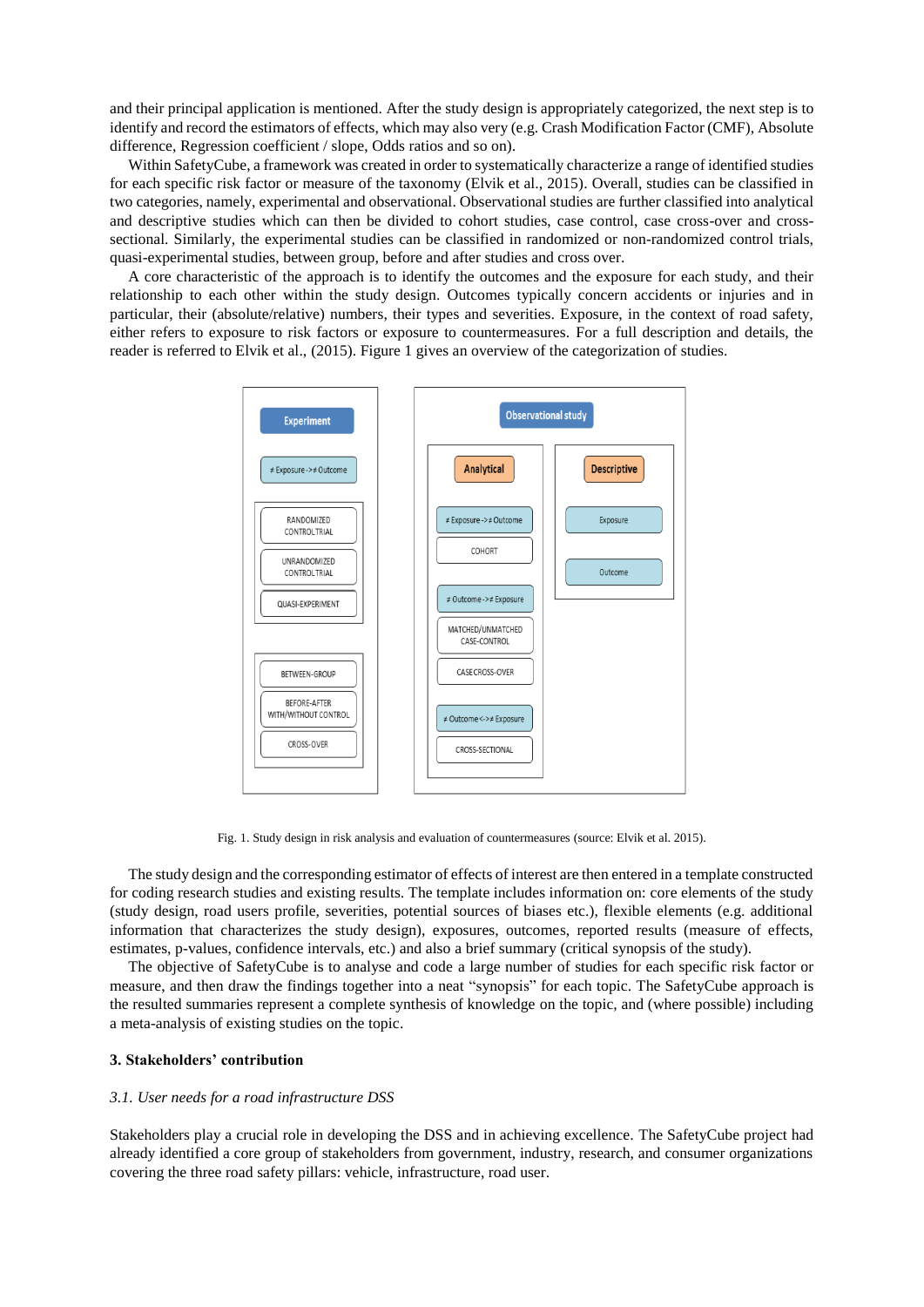A first workshop on June 17th 2015 was carried out in Brussels in order to start a dialogue between the project participants and a number of key stakeholders for road safety in Europe. The workshop both introduced the audience to the SafetyCube project and also solicited input from the stakeholders that will form the structure and priorities of a DSS. An extensive list of "hot topics" was also created on the basis of feedback from stakeholders, allowing to enhance the SafetyCube initial lists. A total of 30 delegates attended the event (Hagström et al. 2015).

Another more dedicated workshop was carried out with the participation of 12 road infrastructure stakeholders on February 22nd, 2016, in Brussels (SafetyCube, 2016). The participants represented key road infrastructure stakeholders, including EC-INEA, EC-DG-MOVE, EURORAP, ASECAP, ETSC, POLIS network, FIA, BRRC and Belgian regional authorities. The objectives of the workshop were the analysis of infrastructure stakeholders' needs for the DSS, as well as ranking of infrastructure related "hot topics".

On the basis of the workshop results, it was indicated that the Decision Support System (DSS) should be suitable for use by a wide range of end users. It should not be limited to EU policy makers, but also be applicable for local authorities. It is intended that the system will help policy makers make an "informed decision". Moreover, it has to be an impartial system, which will not advocate for specific measures – the intention is "to guide, rather than to dictate". Using this structured approach to policy making should eventually enhance public acceptance of measures by providing a solid evidence base for decisions.

In addition, it was suggested that the DSS should have the following characteristics. Firstly, it should include robust data, allowing for critical analysis and transparency. There should be access to the studies used and to all results as well. It is important to provide information of the best quality studies and recommendations. A platform built in the project should be operational after the project.

The main expected outcomes of the DSS are the following:

- Recommended good quality studies considering each taxonomy level
- Contextual information on studies (local, environmental, etc.), limitations of studies, implementation difficulties
- A meta-analysis of measures, where possible
- A range of solutions suitable for address any particular road safety problem

A number of additional elements would be of interest to infrastructure stakeholders such as, decomposition into effects on exposure and risk, cost-benefit analysis especially for the local authorities, focus on fatality reduction and on surrogate measures as well, justification of road safety budget within public expenditure, identification of potential lack of interest on a topic or methodological difficulties.

# *3.2. Infrastructure "Hot topics"*

The complete list of "hot topics" identified through the first consultation was examined in the dedicated infrastructure workshop, to be given priority in the analyses. More specifically, the hot-topics were ranked by stakeholders according to their relative importance. Both the four general areas (see section 1.2) and the specific topics within each area were ranked.

The four main areas are ranked as follows: 1) Urban road safety measures & Self-explaining and forgiving roads (which received equal ranks), 2) Road safety management, 3) ITS applications.

The top ranked specific risks and measures for each area are demonstrated on Table 10.

Table 10. Ranking of "hot topics" by road infrastructure stakeholders.

| 1. Urban road safety (detailed ranking was              | 2. Self-explaining and                                     |                                            |                                                      |
|---------------------------------------------------------|------------------------------------------------------------|--------------------------------------------|------------------------------------------------------|
| not possible)                                           | forgiving roads                                            | 3. Road safety management                  | 4. ITS application                                   |
| Pedestrians / cyclists                                  | 1. Removing obstacles                                      | 1. Quality of measures<br>implementation   | 1.ISA                                                |
| <b>Upgrade of Crossings</b>                             | 2. Introduce shoulder<br>3. Alignment (horizontal /        | 2. Appropriate speed limits                | 2. Dynamic speed warning<br>3.ADAS and active safety |
| New crossings<br>Junctions / roundabouts treatments for | vertical)                                                  | 3. Enforcement<br>4. Availability of cost- | with V2I                                             |
| VRU                                                     | 4. Sight distance                                          | effectiveness data                         | 4. Implementation of VMS                             |
| Visibility                                              | 5. Traffic signs<br>6. Raised crossings /<br>intersections | 5. Workzones                               |                                                      |

Consequently, the SafetyCube analyses will take into account this ranking and put special emphasis on the highest priority topics.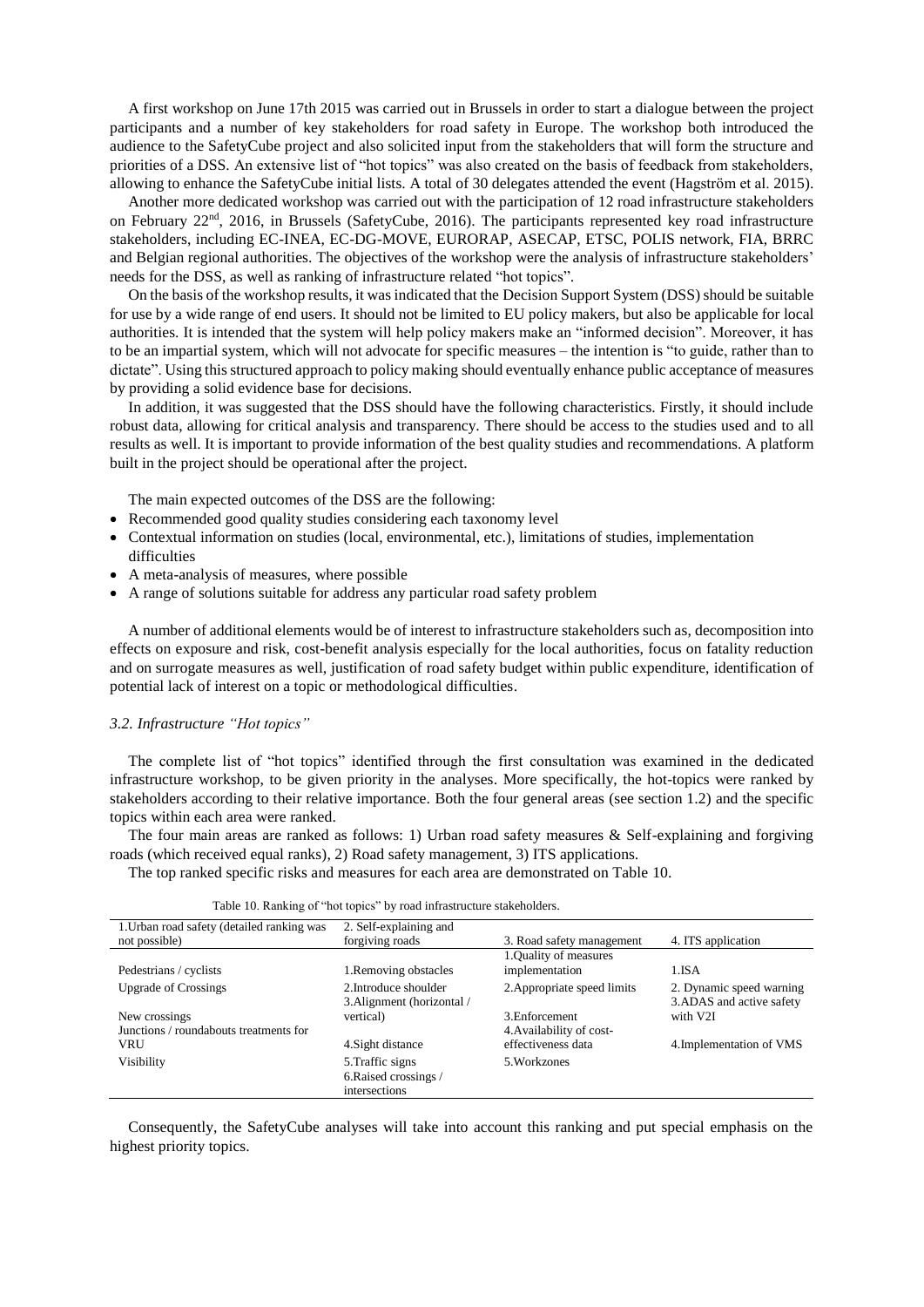#### **4. Progress and next steps**

A great number of risks, measures and studies related to road infrastructure have been identified, mostly based on the CMF approach. The selection criteria to assess the eligibility of studies to be coded and included in the DSS include:

- Meta-analyses
- Recent studies
- High quality studies (prestigious journals preferred)

So far, more than 400 studies have been analyzed in the area of road infrastructure risks and measures, and many more are in progress. In addition, more than 20 existing meta-analyses are updated and about 65 more are in progress. Summary reports which will provide a critical synthesis of each risk factor and measure are under development.

Next, the main challenges to be addressed are the implementation of the systems approach, the investigation of the combined effect of measures, other potential methodological issues, the transferability of Crash Modification Functions and lastly the complexity of some of the "hot topics" (e.g. self-explaining roads).

The work is in progress and a number of outcomes are expected to be produced in the coming months. First of all, an inventory of road infrastructure safety measures will be created. Moreover, information will be provided on the examined risk factors and the safety effects of related measures. Particular emphasis will be given to the quality assessment of the studies and the data used to produce the estimates of the effects. However, since specific care for the potential transferability of results is needed, special notes will be based on the conditions for transferability of the measures effects. Eventually, an efficiency assessment of the proposed measures in different countries, settings and so on will be carried out.

SafetyCube project is a highly ambitious project aiming to address several critical gaps in the knowledge for implementing evidence based policy making. The DSS will include concise, reliable and easily accessible information to enable a systematic, evidence-based application of the entire road safety policy-making cycle. Information will be organised and structured to facilitate application by both industry and government stakeholders and will be based on analyses of the causes of accidents, the associated risks and the effectiveness of measures structured within a new dedicated methodological framework. As well as this data resource the DSS will also establish a process to support road safety stakeholders in developing evidence based policies through the provision of test examples ("hot topics"), training and procedural support and by establishing an ongoing operational framework for future road safety evaluations.

#### **Acknowledgements**

This paper is based on work carried out within the SafetyCube project of the H2020 programme of the European Commission (Grant number 633485). The information and views set out in this paper are those of the authors and may not reflect the official opinion of the European Commission. The authors would like to thank all the partners involved in the "infrastructure" work package 5 of SafetyCube for their valuable contribution. Special thanks are addressed to the road infrastructure stakeholders for their valuable feedback and suggestions during the SafetyCube workshops.

#### **References**

- 1) AASHTO, (2010), Highway Safety Manual First edition, Washington D. C., American Association of State Highway and Transportation Officials.
- 2) Bliss, T, Breen, J., (2009), Country Guidelines for the Conduct of Road Safety Management Capacity Reviews and the Specification of Lead Agency Reforms, Investment Strategies and Safe System Projects. The World Bank Global Road Safety Facility.
- 3) CMF Clearing House, (2015), U.S. Department of Transportation Federal Highway Administration, http://www.cmfclearinghouse.org/.
- 4) Elvik, R., Høye, A., Vaa, T. and Sørensen, M., (2009), The Handbook of Road Safety Measures. Second Edition, Bingley, Emerald.
- 5) Elvik, R. , Hesjevoll, I. S., Papadimitriou, E., Yannis, G., Perez, C., Olabarria, M.; Hermitte, T., Talbot, R., Lassarre, S., Diependaele, K., Martensen, H., (2015), Preliminary guidelines for identification of risk factors and evaluation of road safety measures, Milestone 3.1 of the H2020 project SafetyCube.
- 6) European Road Safety Observatory, ERSO, (2016), [http://ec.europa.eu/transport/road\\_safety/specialist/index\\_en.htm](http://ec.europa.eu/transport/road_safety/specialist/index_en.htm)